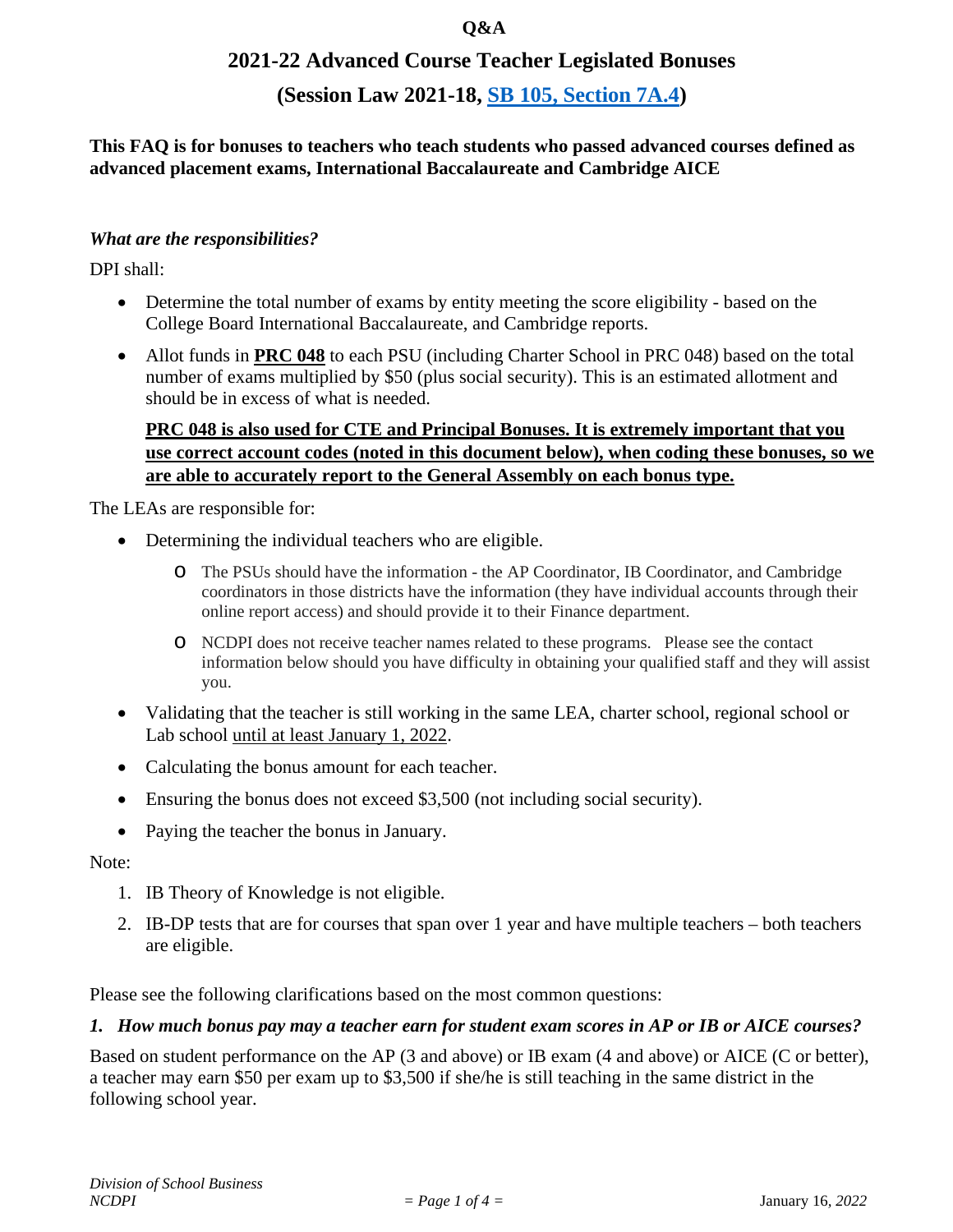#### **Q&A**

# **2021-22 Advanced Course Teacher Legislated Bonuses (Session Law 2021-18, [SB 105, Section 7A.4\)](https://www.ncleg.gov/Sessions/2021/Bills/Senate/PDF/S105v8.pdf#page=114)**

## *2. Does the teacher have to be teaching an advanced course to be eligible for the bonus?*

**NO.** This requirement was eliminated in SL 2017-57.

## 3. If the student is enrolled in an honors course and takes the AP exam, does the teacher receive a *bonus payment for the exam result?*

**NO.** The teacher shall only be awarded a bonus payment for students who are enrolled in the advanced course. Advanced course is defined in the legislation as advanced placement, International Baccalaureate and AICE Cambridge program.

#### *4. If a teacher teaches both AP and IB courses and has students' exam scores qualify in both classes, can she/he earn a \$3,500 bonus for each AP and IB course separately?*

**NO.** A teacher may only be awarded a TOTAL of \$3,500 for this combined AP/IB/AICE bonus program in any given school year.

#### 5. If a student receives a qualifying score from a course exam for which she/he took the course and *the exam score report includes sub-scores, can the teacher receive a bonus for the sub-score in additional to the main score?*

**NO**. A teacher can only receive a bonus for the primary qualifying exam score for the course the student took. The sub-scores do not qualify for a bonus. This occurs with at least AP Calculus BC and AP Music Theory.

#### *6. Are teachers in Charter Schools eligible to receive this bonus pay?*

**YES.** This bonus pay applies to teachers in all public schools, which includes LEA schools, charter schools, regional schools and lab schools.

## *7. What is the DPI procedure for allotting funds to each LEA?*

DPI will:

- Determine the total number of exams by entity meeting the score eligibility based on the College Board, IB and AICE reports.
- Allot funds to each entity based on the total number of exams multiplied by \$50 (plus social security). This is an estimated allotment and should be in excess of what is needed.

#### *8. Do NCVPS Teachers get paid this bonus?*

**YES.** NCVPS teachers can receive this bonus under the same eligibility and qualifications as a regular teacher if they are employed by LEA or charter/regional/lab school.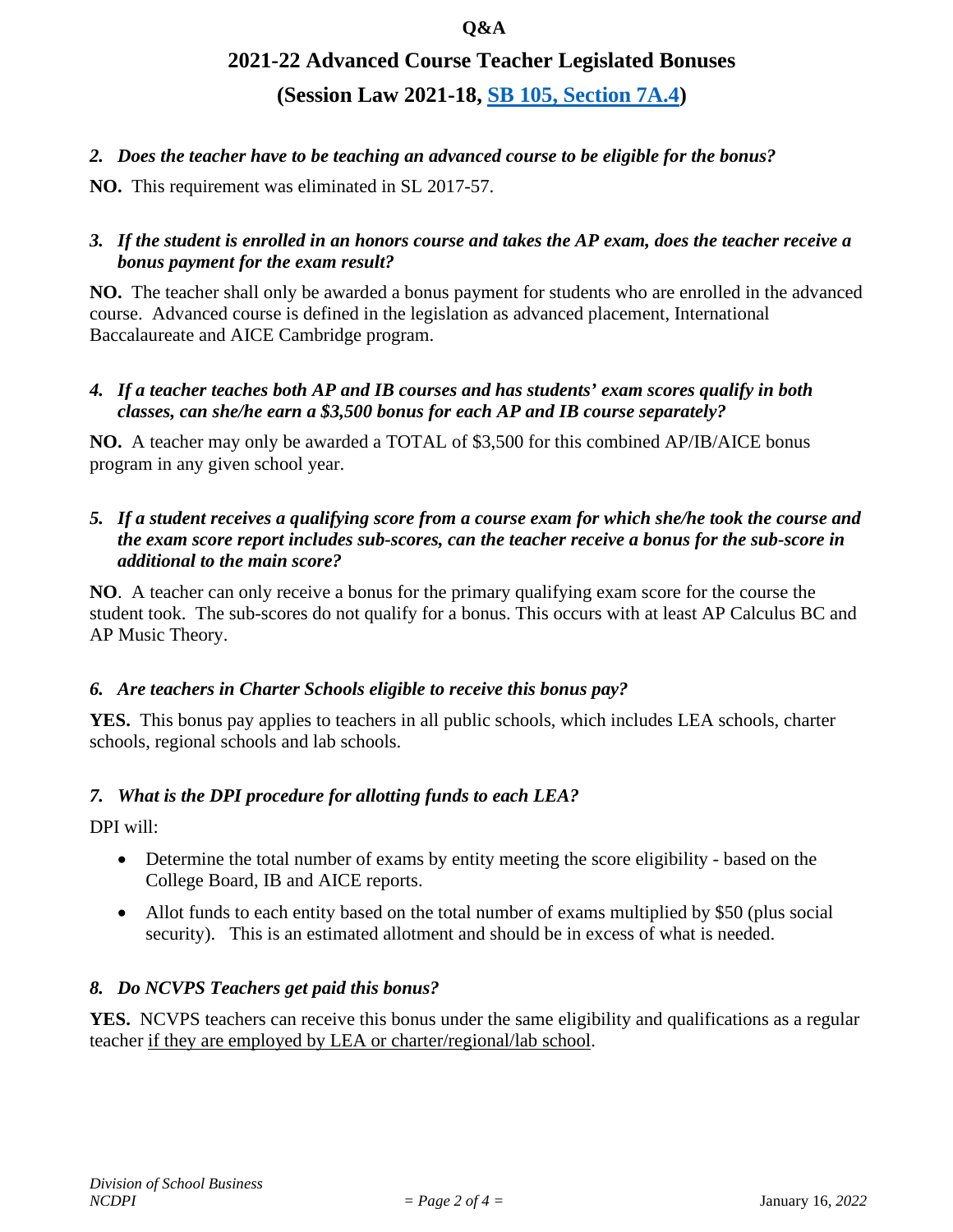#### **2021-22 Advanced Course Teacher Legislated Bonuses**

**(Session Law 2021-18, [SB 105, Section 7A.4\)](https://www.ncleg.gov/Sessions/2021/Bills/Senate/PDF/S105v8.pdf#page=114)**

#### *9. If a teacher retired effective January 1, 2022 do they qualify for this bonus provided them meet all the other criteria?*

#### **Qualifying teacher: Per SL2021-180: Section 7A.4 (b) (4):**

– An eligible advanced course teacher or eligible career and technical education teacher who meets one of the following criteria:

- a. Remains employed teaching in the same qualifying public school unit, or, if an eligible advanced course teacher is only employed by the North Carolina Virtual Public School program, remains employed teaching in that program, at least from the school year the data is collected until January 1 of the corresponding school year that the bonus is paid.
- b. Retired, between the last day of the school year in which the data is collected and January 1 of the corresponding school year in which the bonus is paid, after attaining one of the following:
	- 1. The age of at least 65 with five years of creditable service.
	- 2. The age of at least 60 with 25 years of creditable service.

3. Thirty years of creditable service.

This would include a teacher who retired with an effective retirement date of January  $1<sup>st</sup>$ provided they meet the requirements of (b) above.

#### *10. When does this bonus need to be paid?*

There is no date stipulated required for payment. We would request if possible that all bonus payments be paid by January 31, 2022 to ensure they are reflected accurately in the report due to the General Assembly in early March.